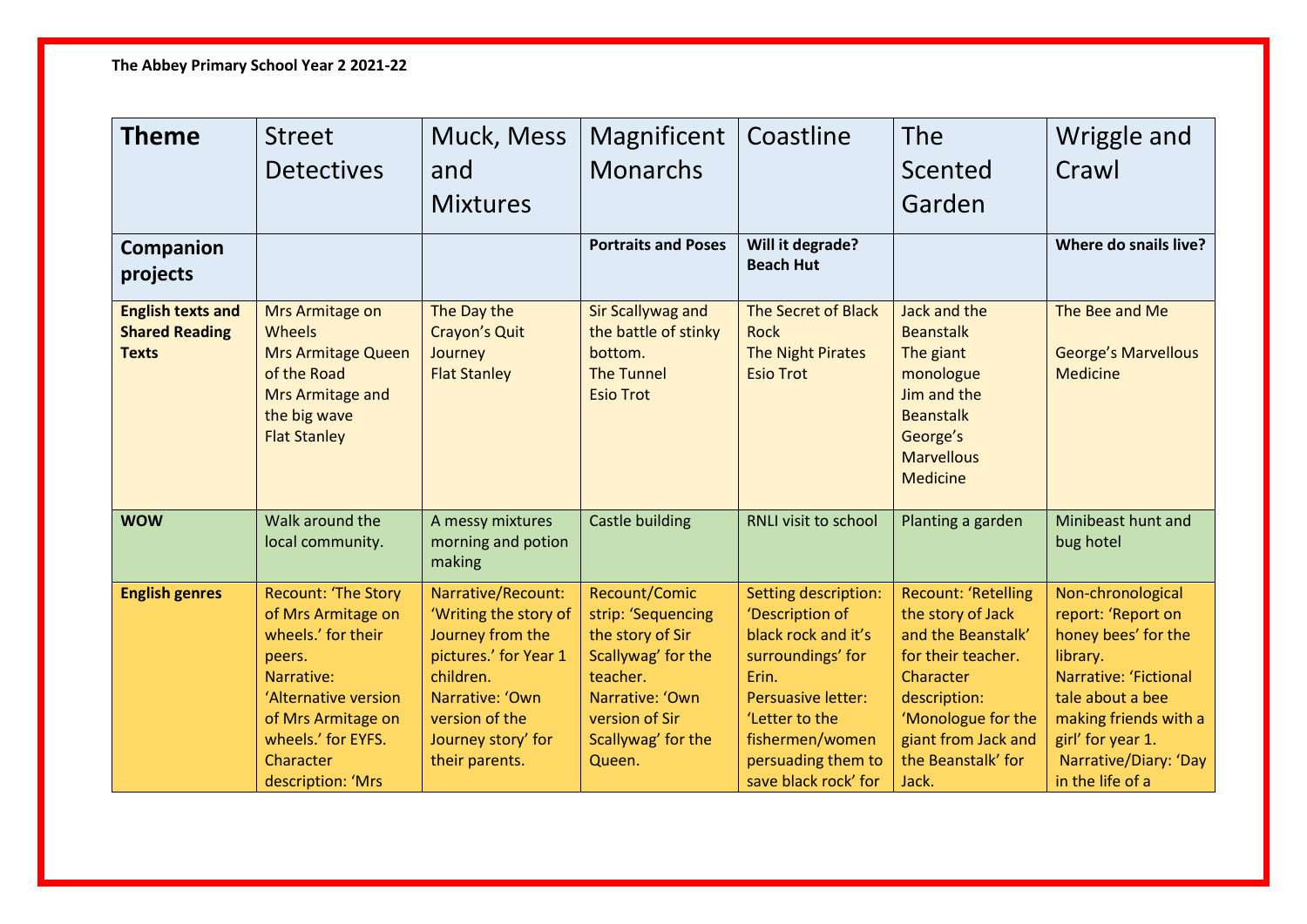## **The Abbey Primary School Year 2 2021-22**

|                  | Armitage' for the<br>teacher.<br><b>Poster: 'Missing</b><br>poster for Mrs<br>Armitage's dog' for<br>the public.    | Informal letter:<br>'Letter of<br>resignation from a<br>crayon of their<br>choice' for Duncan.<br>Informal letter:<br>'Letter of apology to<br>a piece of stationery<br>of their choice' for a<br>piece of stationery. | Narrative:<br>'Alternative ending'<br>for Anthony<br>Browne.<br>Newspaper<br>report/recount:<br>'Reporting of tunnel<br>found in<br>playground' for<br>public. | the<br>Fishermen/women.<br>Newspaper<br>report/recount:<br>'Reporting on the<br>events of saving<br>black rock.' for the<br>public.                                                                        | <b>Recount: 'Retelling</b><br>the story of Jim and<br>the Beanstalk' for<br>their teacher.<br>Narrative: 'Own<br>version of Jim and<br>the Beanstalk' for<br>Year 3.<br>Poetry: 'Rhyming<br>couplet poem<br>recounting Jack<br>and the Beanstalk'<br>for performing to<br>our peers. | minibeast' for<br>humans.<br><b>Instructions: 'How to</b><br>make a minibeast<br>hotel' for younger<br>children. |
|------------------|---------------------------------------------------------------------------------------------------------------------|------------------------------------------------------------------------------------------------------------------------------------------------------------------------------------------------------------------------|----------------------------------------------------------------------------------------------------------------------------------------------------------------|------------------------------------------------------------------------------------------------------------------------------------------------------------------------------------------------------------|--------------------------------------------------------------------------------------------------------------------------------------------------------------------------------------------------------------------------------------------------------------------------------------|------------------------------------------------------------------------------------------------------------------|
| Geography        | <b>Fieldwork in local</b><br>area; Human and<br><b>Physical features;</b><br>Using and making<br>maps; Arial images |                                                                                                                                                                                                                        | Significant places -<br>royal residences                                                                                                                       | Maps, globes and<br>atlases; World seas<br>and oceans; Human<br>and physical<br>features; Locational<br>language; Compass<br>directions; Physical<br>processes -<br>erosion; Changes<br>over time; Tourism | Plants in the local<br>environment;<br>plants of the world                                                                                                                                                                                                                           | <b>Fieldwork</b>                                                                                                 |
| <b>Computing</b> | We are detectives                                                                                                   | We are game<br>testers                                                                                                                                                                                                 | We are<br>photographers                                                                                                                                        | We are astronauts                                                                                                                                                                                          | We are researchers                                                                                                                                                                                                                                                                   | We are zoologists                                                                                                |
| <b>Art</b>       | <b>Famous local artists;</b><br>creating views from<br>the local area                                               | Printing; food<br>landscapes; mixed<br>media pictures and<br>collages; Colour<br>mixing; Using clay                                                                                                                    | Portraiture; Royal<br>portraits; Sketching;<br>Digital artwork                                                                                                 | <b>Materials and</b><br>techniques                                                                                                                                                                         | Observational<br>drawing; Sculpture;<br><b>Flower-pressing</b>                                                                                                                                                                                                                       | Observational<br>drawing; Model<br>making                                                                        |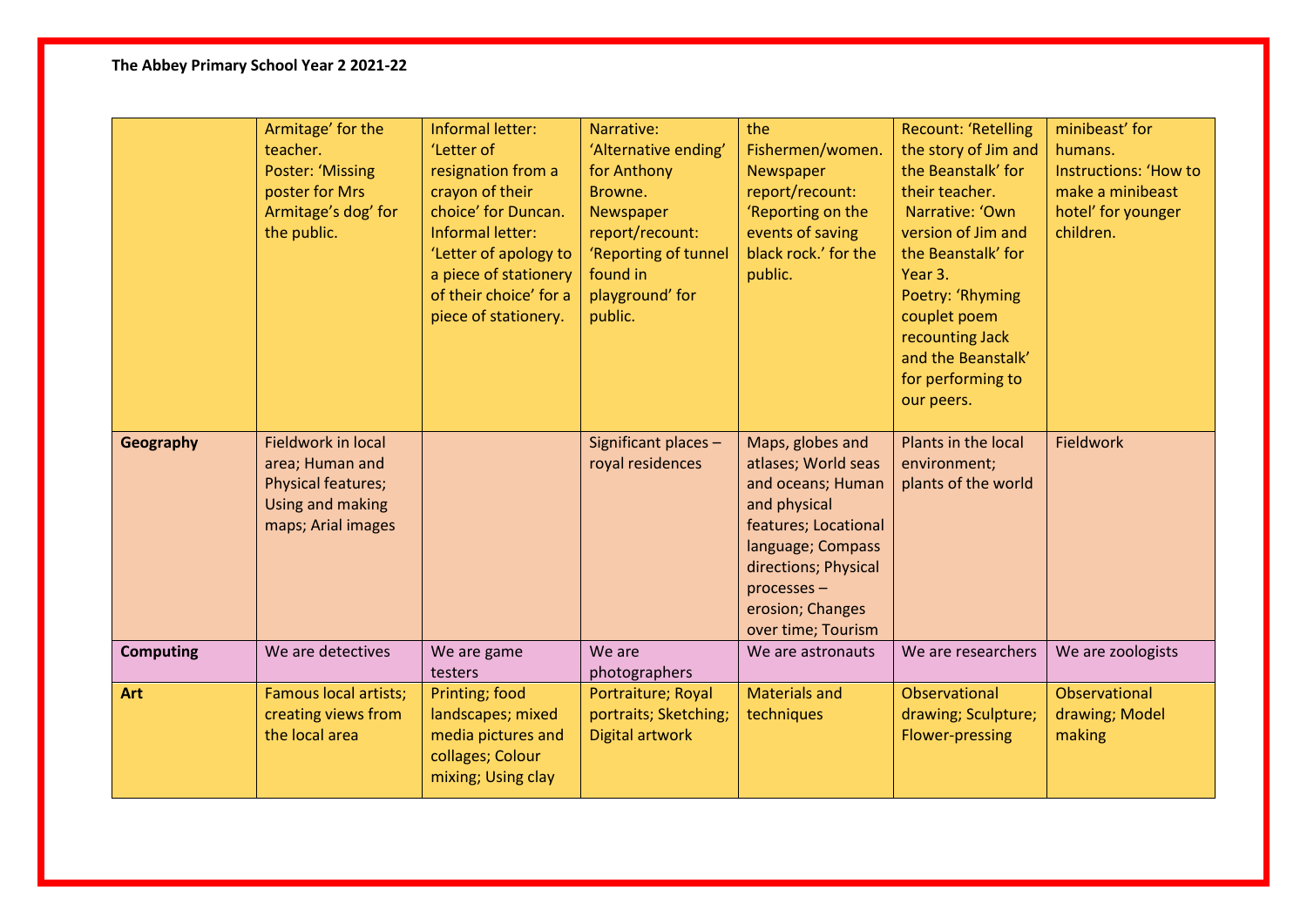## **The Abbey Primary School Year 2 2021-22**

| DT                   | <b>Making</b><br>Northampton<br>monument; Making<br>signs; Designing<br>buildings                 | Food tasting;<br>Origins of food;<br>Healthy meals;<br>Flowing recipes;<br>Designing an<br>outdoor kitchen | Making models of<br>towers, bridges and<br>tunnels                                                                                                                                                                                                                                                                                                   | Making a beach<br>hut.<br>Structures-<br>strengthening and<br>joining                            | <b>Making fragrant</b><br>products                        | Origins of food;<br>selecting natural<br>materials; Baking           |
|----------------------|---------------------------------------------------------------------------------------------------|------------------------------------------------------------------------------------------------------------|------------------------------------------------------------------------------------------------------------------------------------------------------------------------------------------------------------------------------------------------------------------------------------------------------------------------------------------------------|--------------------------------------------------------------------------------------------------|-----------------------------------------------------------|----------------------------------------------------------------------|
| <b>History</b>       | Changes within living<br>memory; Significant<br>people; Places and<br>events in the local<br>area |                                                                                                            | <b>Historical</b><br>vocabulary;<br>Historical periods;<br><b>Timelines; Power</b><br>and rule; Historical<br>artefacts;<br>Significant people -<br>Alfred the Great,<br>William the<br>Conqueror; Henry<br>VIII, Elizabeth I,<br>Queen Victoria,<br>Elizabeth II; Bayeux<br>tapestry; Feudal<br>system; Actions and<br>impact; Historical<br>models | Jobs in the past;<br>Significant people -<br>Captain Cook                                        |                                                           |                                                                      |
| <b>Music</b>         | Singing, listening and<br>appraising.                                                             | <b>Singing, listening</b><br>and appraising.                                                               | <b>Singing and</b><br>composing short<br>musical phrases.                                                                                                                                                                                                                                                                                            | <b>Singing and</b><br>improvising short<br>musical phrases.<br>Learning to play the<br>recorder. | <b>Singing and</b><br>composing short<br>musical phrases. | <b>Chanting and</b><br>rapping.<br>Learning to play the<br>recorder. |
| <b>PSHE Being Me</b> | What makes a<br>good friend?                                                                      | What is bullying?                                                                                          | What jobs do<br>people do?                                                                                                                                                                                                                                                                                                                           | What helps us to<br>stay safe?                                                                   | What helps us<br>grow and stay<br>healthy?                | How do we recognise<br>our feelings?                                 |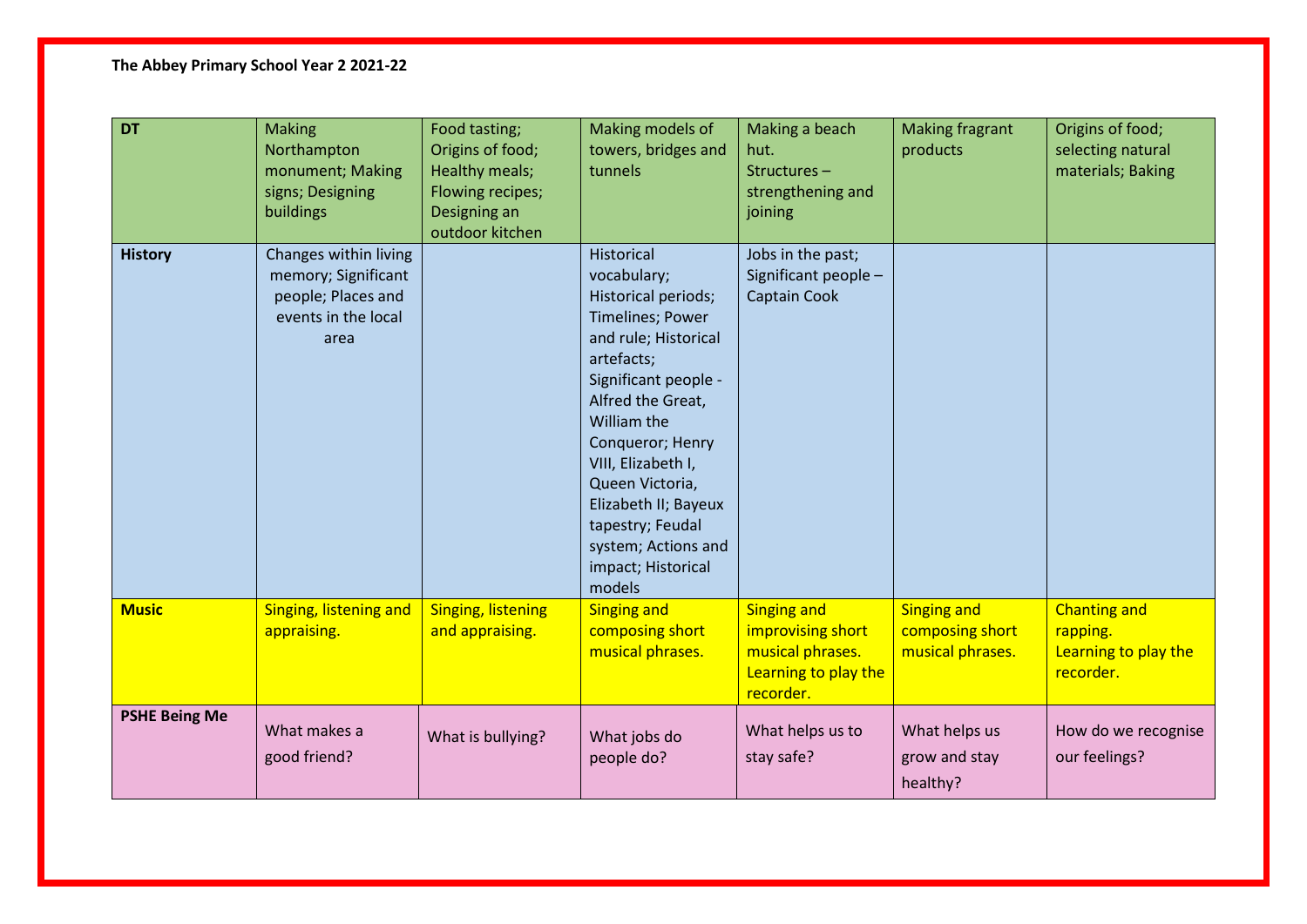## **The Abbey Primary School Year 2 2021-22**

| <b>Science</b> | Everyday materials;<br>plants | Everyday materials;<br><b>working</b><br>scientifically | Animals and what<br>they need to<br>survive.<br>Habitats; Everyday<br>materials; working<br>scientifically | Everyday materials;<br>Plants<br><b>Working</b><br>scientifically<br><b>Differences</b><br>between the<br>degradable<br>properties of alive,<br>dead and never<br>been alive<br>materials. |                            | Habitats; Animals,<br>including humans;<br><b>Working scientifically</b> |  |
|----------------|-------------------------------|---------------------------------------------------------|------------------------------------------------------------------------------------------------------------|--------------------------------------------------------------------------------------------------------------------------------------------------------------------------------------------|----------------------------|--------------------------------------------------------------------------|--|
| <b>PE</b>      | <b>Gymnastics Unit 1</b>      | <b>Gymnastics Unit 2</b>                                | Dance Unit 1                                                                                               | Dance Unit 2                                                                                                                                                                               | Hit, catch, run Unit       | Hit, catch, run Unit 2                                                   |  |
|                | Attack, defend, shoot         | Attack, defend,                                         | Send and return                                                                                            | Send and return                                                                                                                                                                            | 1                          | Run, jump, throw                                                         |  |
|                | Unit 1                        | shoot Unit 2                                            | Unit 1                                                                                                     | Unit 2                                                                                                                                                                                     | Run, jump, throw<br>Unit 1 | Unit 2                                                                   |  |
| <b>RE</b>      | Christianity                  | <b>Christmas</b>                                        | <b>Islam</b>                                                                                               | <b>Hinduism</b>                                                                                                                                                                            | Judaism                    | <b>Humanism</b>                                                          |  |
|                | <b>Bible stories</b>          | Christmas story                                         | Mosque                                                                                                     | Places of Worship                                                                                                                                                                          | Torah and                  | Celebrations and                                                         |  |
|                | Christian Life                | How do Christian's                                      | Prophet                                                                                                    | Deities and                                                                                                                                                                                | commandments               | ceremonies                                                               |  |
|                |                               | celebrate                                               | Muhammed                                                                                                   | <b>Scriptures</b>                                                                                                                                                                          | Jewish Life                | Humanist ethics                                                          |  |
|                |                               | Christmas?                                              | Holy Qur'an                                                                                                | <b>Dharma</b>                                                                                                                                                                              |                            |                                                                          |  |
|                |                               |                                                         | <b>Muslim Life</b>                                                                                         | Living a Hindu life                                                                                                                                                                        |                            |                                                                          |  |
| <b>Maths</b>   |                               |                                                         |                                                                                                            |                                                                                                                                                                                            |                            |                                                                          |  |